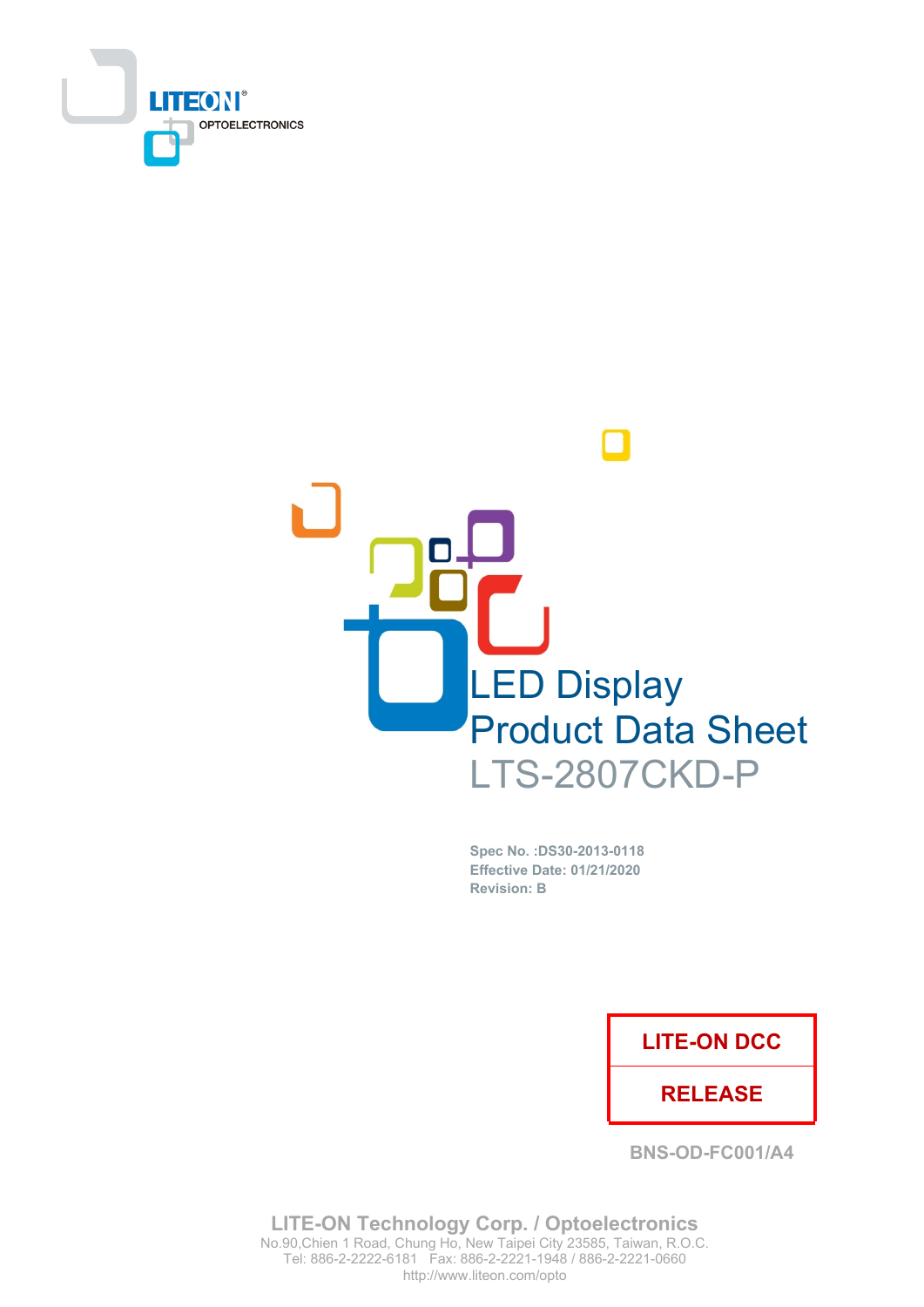

## **LED DISPLAY LTS-2807CKD-P**

# **LED DISPLAY**

## **LTS-2807CKD-P**

| <u>Rev</u>                                   | <b>Description</b>                        | <b>By</b> | <b>Date</b> |  |  |
|----------------------------------------------|-------------------------------------------|-----------|-------------|--|--|
| 01                                           | Preliminary Spec.                         | Reo Lin   | 02/08/2013  |  |  |
| 02                                           | Revised error for packing spec. in page 9 | Reo Lin   | 10/21/2013  |  |  |
|                                              |                                           |           |             |  |  |
|                                              |                                           |           |             |  |  |
|                                              |                                           |           |             |  |  |
|                                              |                                           |           |             |  |  |
|                                              |                                           |           |             |  |  |
| Above data for PD and Customer tracking only |                                           |           |             |  |  |
|                                              | NPPR Received and Upload on System        | Reo Lin   | 10/21/2013  |  |  |
| A                                            | Modify symbol location in page 3          | Reo Lin   | 06/26/2014  |  |  |
| B                                            | Update Packing spec. in page 9            | Reo Lin   | 01/13/2020  |  |  |

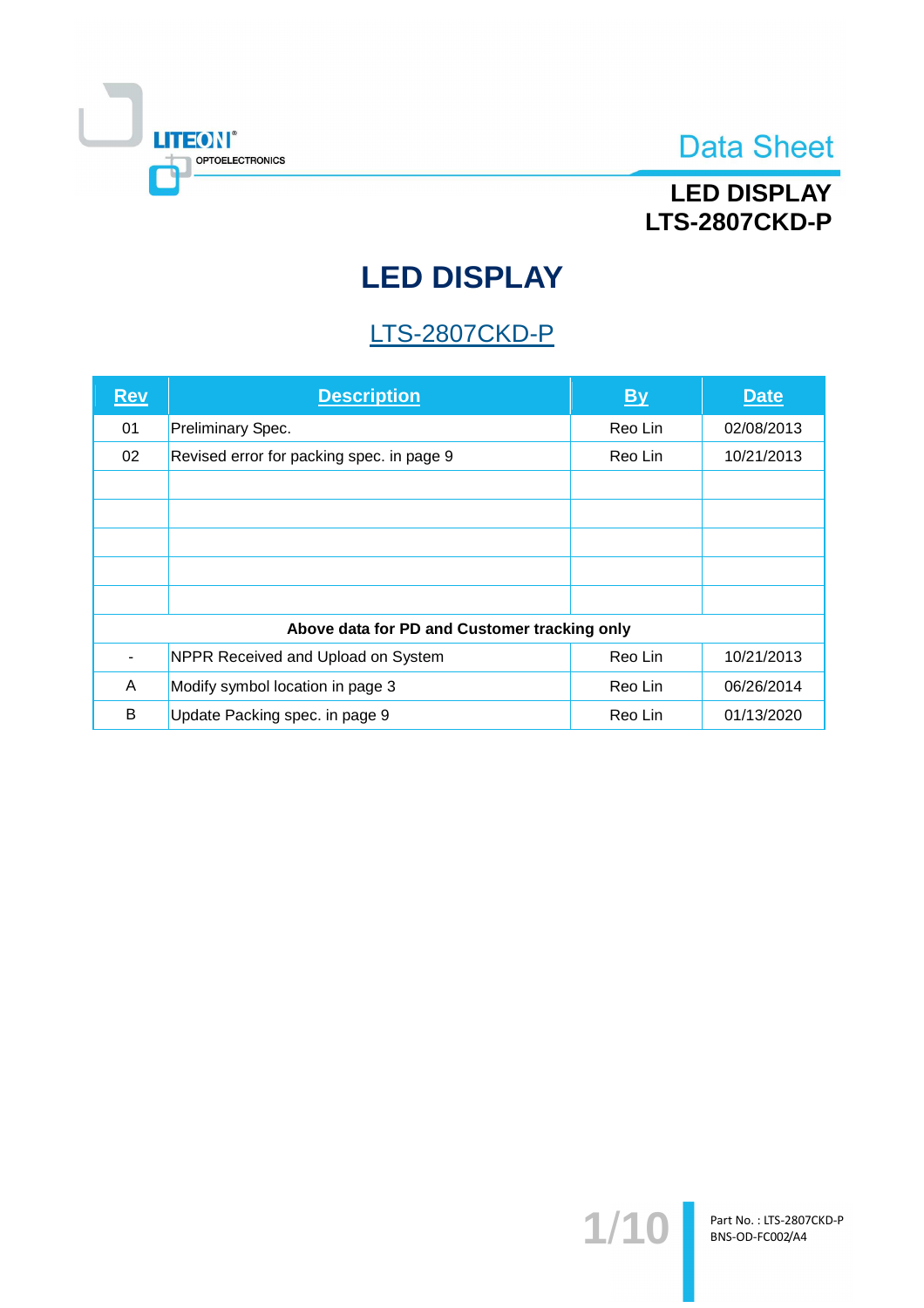

## **LED DISPLAY LTS-2807CKD-P**

### 1. Description

The LTS-2807CKD-P is a 0.2 inch (5.08mm) digit height single digit SMD display. This device uses AS-AllnGap hyper red chips(AlInGap epi on GaAs substrate). The display has gray face and white segments.

#### 1.1 Features

- 0.2 inch (5.08 mm) DIGIT HEIGHT
- CONTINUOUS UNIFORM SEGMENTS
- LOW POWER REQUIREMENT
- EXCELLENT CHARACTERS APPEARANCE
- HIGH BRIGHTNESS & HIGH CONTRAST
- WIDE VIEWING ANGLE
- SOLID STATE RELIABILITY
- CATEGORIZED FOR LUMINOUS INTENSITY.
- LEAD-FREE PACKAGE(ACCORDING TO ROHS)

#### 1.2 Device

| <b>Part No</b>    | <b>Description</b> |
|-------------------|--------------------|
| AllnGap Hyper Red | Common Anode       |
| LTS-2807CKD-P     | Rt. Hand Decimal   |

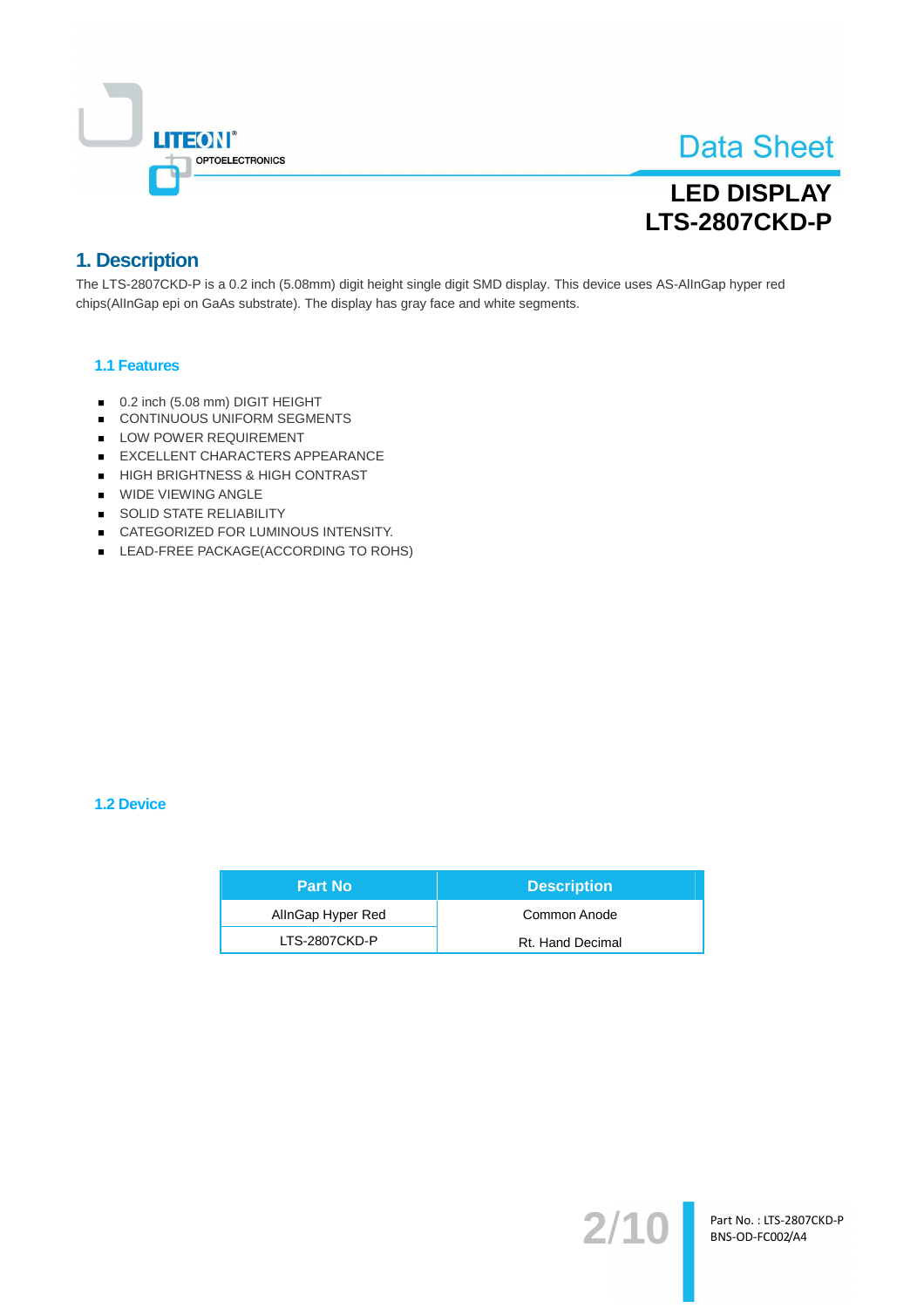

 $\bigcap$ 

Part No.: LTS-2807CKD-P BNS-OD-FC002/A4

### **LED DISPLAY LTS-2807CKD-P**

### **2. Package Dimensions**





#### Notes:

- 1. All dimensions are in millimeters. Tolerances are ±0.25 mm (0.01") unless otherwise noted
- 2. Foreign material on segment ≤10mil
- 3. Ink contamination (surface)  $\leq$  20mils
- 4. Bubble in segment ≤10mil
- 5. Bending  $\leq 1\%$  of reflector length
- 6. Plastic pin's burr max is 0.1 mm
- 7. Marking P/N is 2807CKD-P only, remove LTS due to small size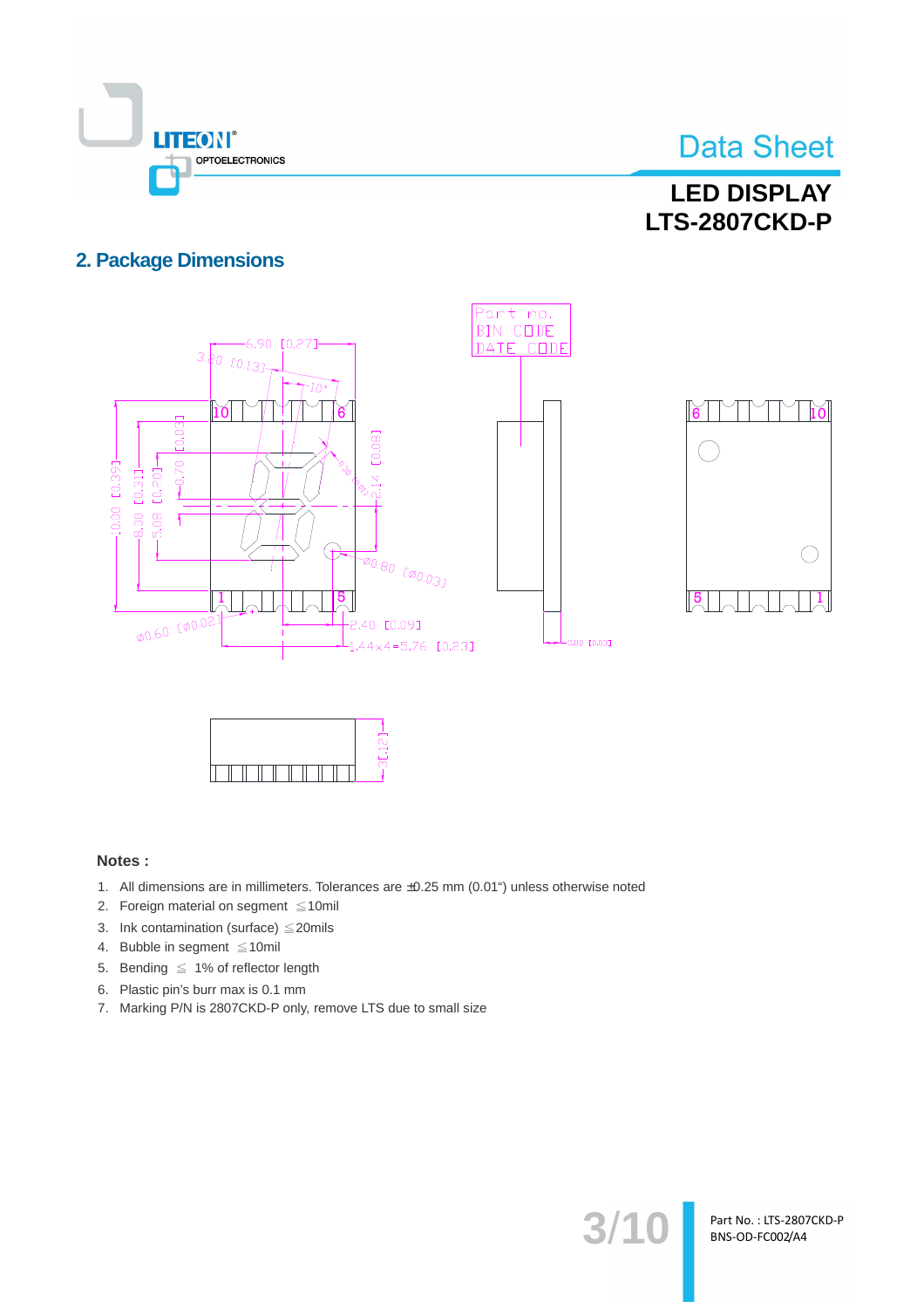

**LED DISPLAY LTS-2807CKD-P** 

### 3. Internal Circuit Diagram



### **4. Pin Connection**

| <b>No</b>      | <b>Connection</b> |
|----------------|-------------------|
| 1              | CATHODE E         |
| 2              | CATHODE D         |
| 3              | COMMON ANDOE      |
| $\overline{4}$ | CATHODE C         |
| 5              | CATHODE DP        |
| 6              | CATHODE B         |
| $\overline{7}$ | CATHODE A         |
| 8              | COMMON ANODE      |
| 9              | CATHODE F         |
| 10             | CATHODE G         |

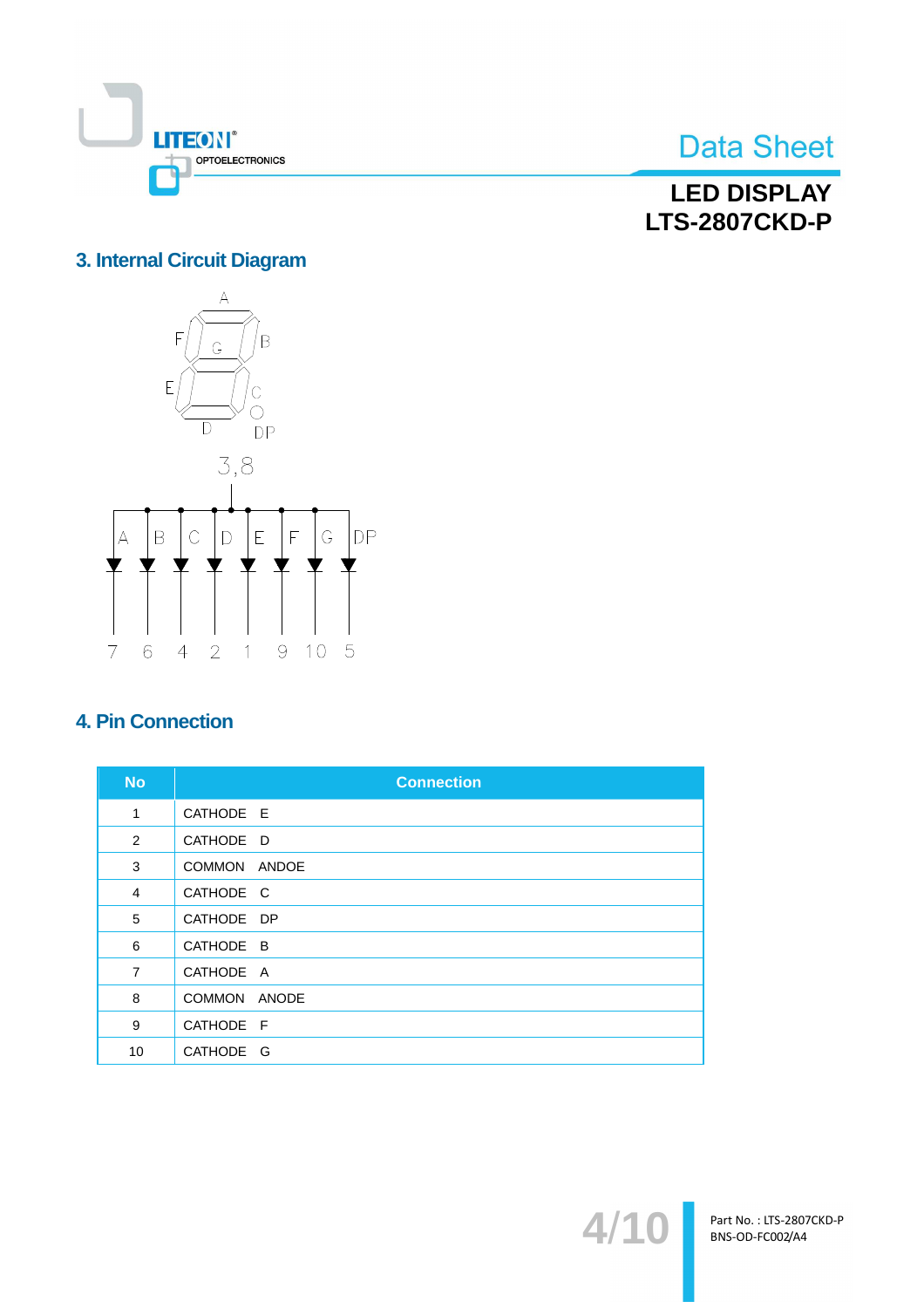

## **LED DISPLAY LTS-2807CKD-P**

### **5. Rating and Characteristics**

#### 5.1. Absolute Maximum Rating at Ta=25°C

| <b>Parameter</b>                                                                       | <b>Maximum Rating</b> | <b>Unit</b> |
|----------------------------------------------------------------------------------------|-----------------------|-------------|
| Power Dissipation Per Segment                                                          | 70                    | mW          |
| Peak Forward Current Per Segment<br>(1/10 Duty Cycle, 0.1ms Pulse Width)               | 60                    | mA          |
| <b>Continuous Forward Current Per Segment</b><br>Derating Linear From 25°C Per Segment | 25<br>0.28            | mA<br>mA/C  |
| <b>Operating Temperature Range</b>                                                     | -35 $C$ to +105 $C$   |             |
| Storage Temperature Range                                                              | $-35C$ to $+105C$     |             |
|                                                                                        |                       |             |

Iron Soldering Conditions: 1/16 inch Below Seating Plane for 3 Seconds at 260°C

#### 5.2. Electrical / Optical Characteristics at Ta=25°C

| <b>Parameter</b>                                          | <b>Symbol</b>    | MIN. | TYP. | MAX. | <b>Unit</b> | <b>Test Condition</b> |
|-----------------------------------------------------------|------------------|------|------|------|-------------|-----------------------|
|                                                           | IV               | 201  | 650  |      | μcd         | $IF = 1mA$            |
| Average Luminous Intensity Per Segment                    |                  |      | 8250 |      |             | $IF=10mA$             |
| Peak Emission Wavelength                                  | λp               |      | 650  |      | nm          | $IF = 20mA$           |
| Spectral Line Half-Width                                  | $\Delta \lambda$ |      | 20   |      | nm          | $IF = 20mA$           |
| Dominant Wavelength                                       | λd               |      | 639  |      | nm          | $IF = 20mA$           |
| Forward Voltage Per Segment                               | <b>VF</b>        |      | 2.05 | 2.6  | $\vee$      | $IF = 20mA$           |
| Reverse Current Per Segment <sup>(2)</sup>                | IR.              |      |      | 100  | μA          | $VR=5V$               |
| Luminous Intensity Matching Ratio<br>(Similar Light Area) | $IV-m$           |      |      | 2:1  |             | $IF=1mA$              |

#### Notes:

- 1. Luminous intensity is measured with a light sensor and filter combination that approximates the CIE (Commission International De L'Eclariage) eye-response curve
- 2. Reverse voltage is only for IR test. It cannot continue to operate at this situation
- 3. Cross talk specification  $\leq 2.5\%$

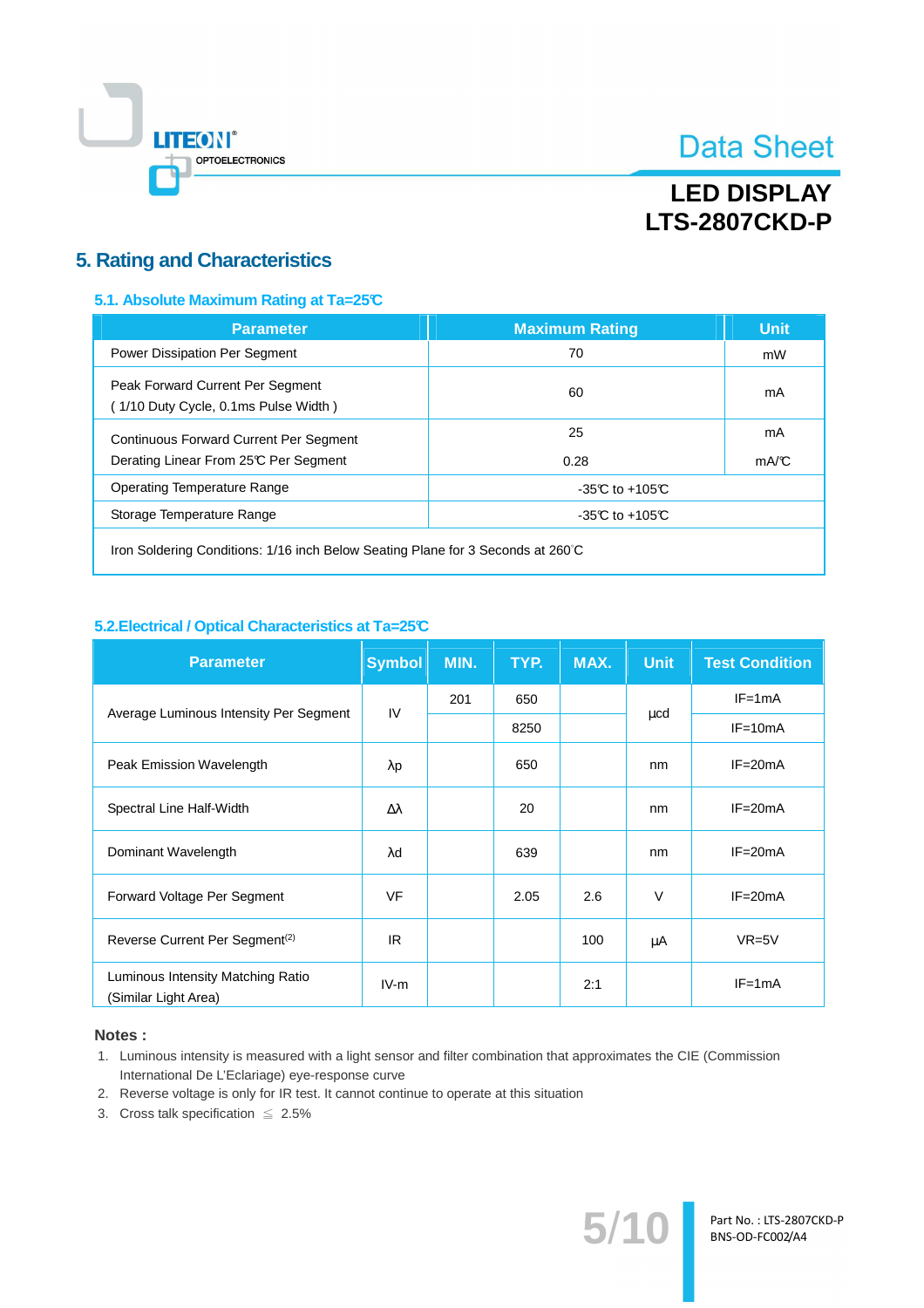

## **LED DISPLAY LTS-2807CKD-P**

#### 5.3. Typical Electrical / Optical Characteristics Curves

**KD** 100 RELATIVE INTENSITY (%) 50  $\mathcal{L}_{\mathcal{L}}$ 500 550 600 700 750 800 650 PEAK WAVELENGTH Ap (nm) Fig1.Spectral Emission  $KD$ 160  $\overline{4}$  $3.5$  $140$ 3.5<br>
NEWSIME UMNOUS NEWSITE<br>
2.5<br>
2.5<br>
2.5<br>
2.5<br>
3.5<br>
3.5<br>
3.5<br>
3.5<br>
3.5<br>
3.5<br>
3.5<br>
4.5<br>
5.5<br>
4.5<br>
4.5  $\frac{1}{2}$ <br>  $\frac{1}{2}$ <br>  $\frac{1}{2}$ <br>  $\frac{1}{2}$ <br>  $\frac{1}{2}$ <br>  $\frac{1}{2}$ <br>  $\frac{1}{2}$ <br>  $\frac{1}{2}$ <br>  $\frac{1}{2}$ <br>  $\frac{1}{2}$ <br>  $\frac{1}{2}$ <br>  $\frac{1}{2}$ <br>  $\frac{1}{2}$  $KD$  $0<sub>o</sub>$  $\mathbf{0}_{\mathbf{0}}$  $1.0$  $\overline{2.0}$  $\overline{3.0}$  $4.0$  $\overline{5.0}$  $\overline{10}$  $\overline{15}$  $\overline{20}$  $\overline{25}$ 30 FORWARD VOLTAGE, Vf (Volts)<br>Fig2. Forward Current vs. FORWARD CURRENT, If (mA) Fig3 Relative Luminous Intensity Forward Voltage vs. DC Forward Current 40 1000 35 PEAK CURRENT, LPeak (mA)<br>PEAK CURRENT, LPeak (mA)<br>20<br>20  $E = 30$ <br> $E = 25$ <br> $E = 20$ kd  $\approx$  15  $\ddot{\hat{\mathbf{g}}}$  10 5  $0\overline{0}$  $10$ DUTY CYCLE % (Frequency 1Khz) 10 20 30 40 50 60 70 80 90 100 110 100 Ambient Temperature (TA)-°C Fig5. MAX. ALLOWABLE DC CURRENT Fig5. Maximum Peak Current VS. AMBIENT TEMPERATURE. vs. Duty Cycle %

(25℃ Ambient Temperature Unless Otherwise Noted)

NOTE : KD=AlInGaP HYPER RED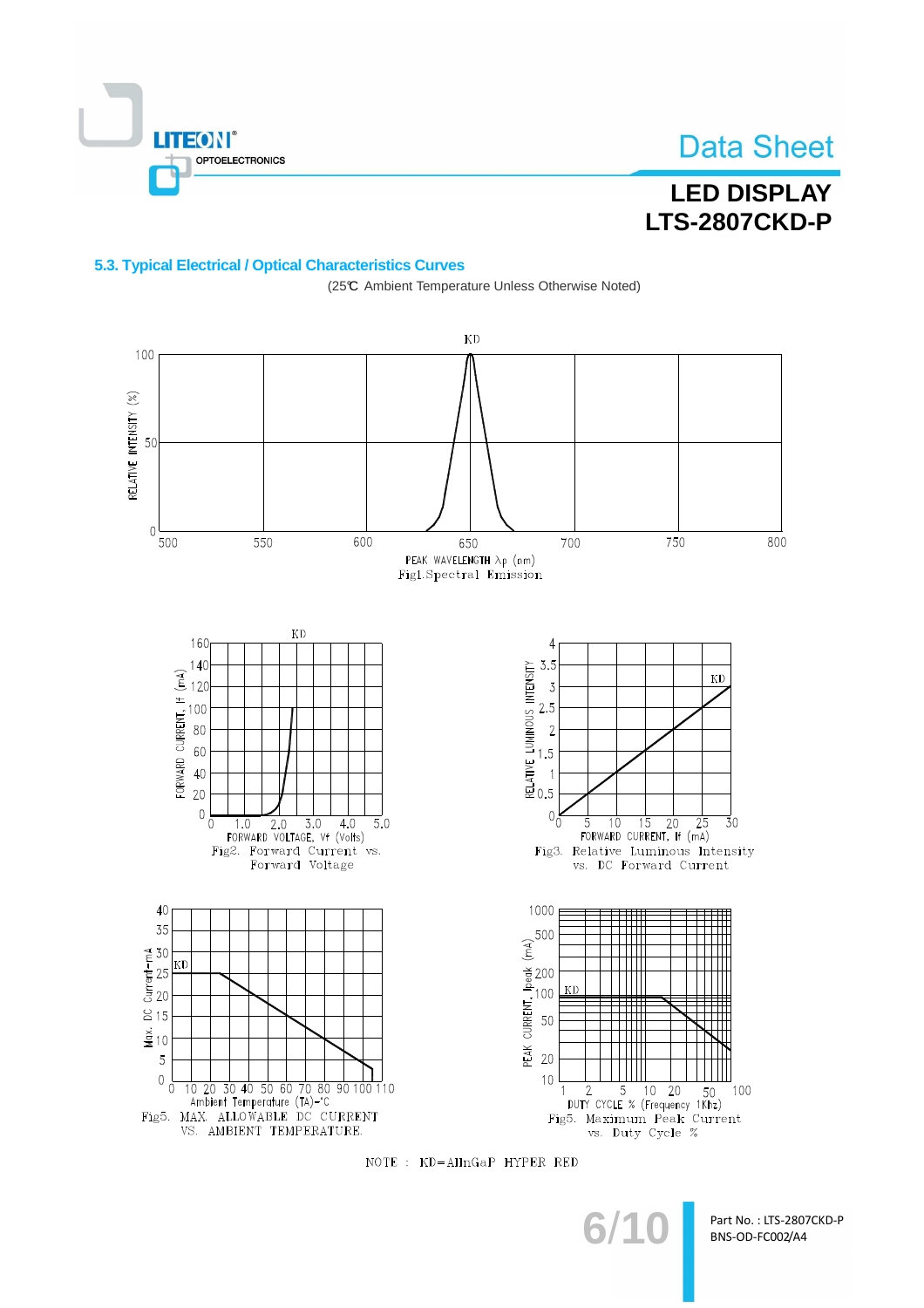

## **LED DISPLAY LTS-2807CKD-P**

### **6. SMT SOLDERING INSTRUCTION**

(Number of reflow process shall be less than 2 times, and cooling process to normal temperature is required between the first and the second soldering process)



#### Notes:

1. Recommended soldering condition

| Reflow Soldering (Two times only) |                        | Soldering Iron (One time only) |                      |  |
|-----------------------------------|------------------------|--------------------------------|----------------------|--|
| Pre-heat:                         | $120 - 150^{\circ}$ C. | Temperature                    | $300^{\circ}$ C Max. |  |
| Pre-heat time:                    | 120sec. Max.           | Soldering time                 | 3sec. Max.           |  |
| Peak temperature:                 | 260℃ Max.              |                                |                      |  |
| Soldering time:                   | 5sec. Max.             |                                |                      |  |

2. Number of reflow process shall be less than 2 times, and cooling process to normal temperature is required between the first and the second soldering process.

 $7'$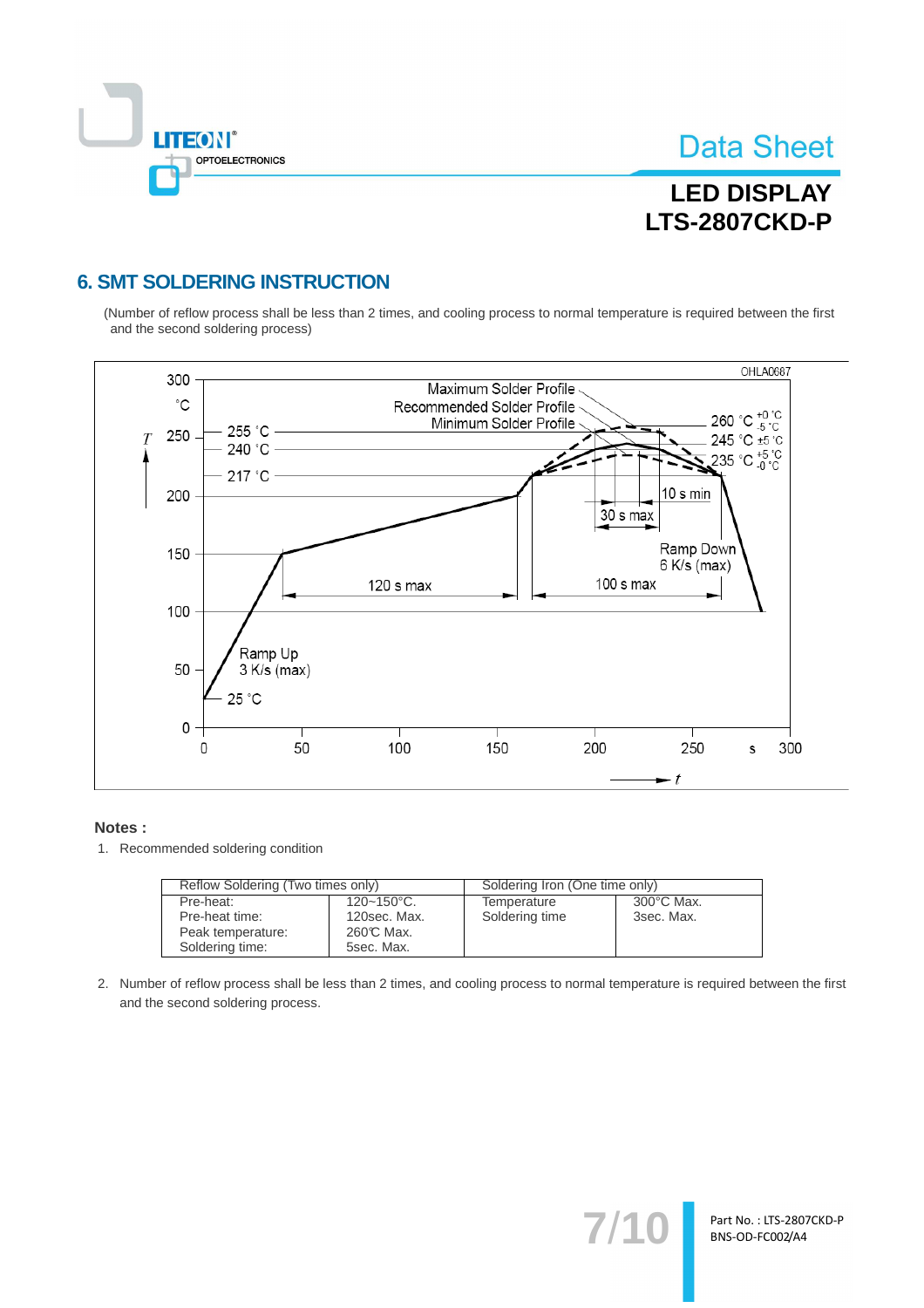



**LED DISPLAY LTS-2807CKD-P** 

### 7. Recommended Soldering Pattern



### **8. Packing Specification**

**8.1. Packing Reel Dimensions** 





 $8/10$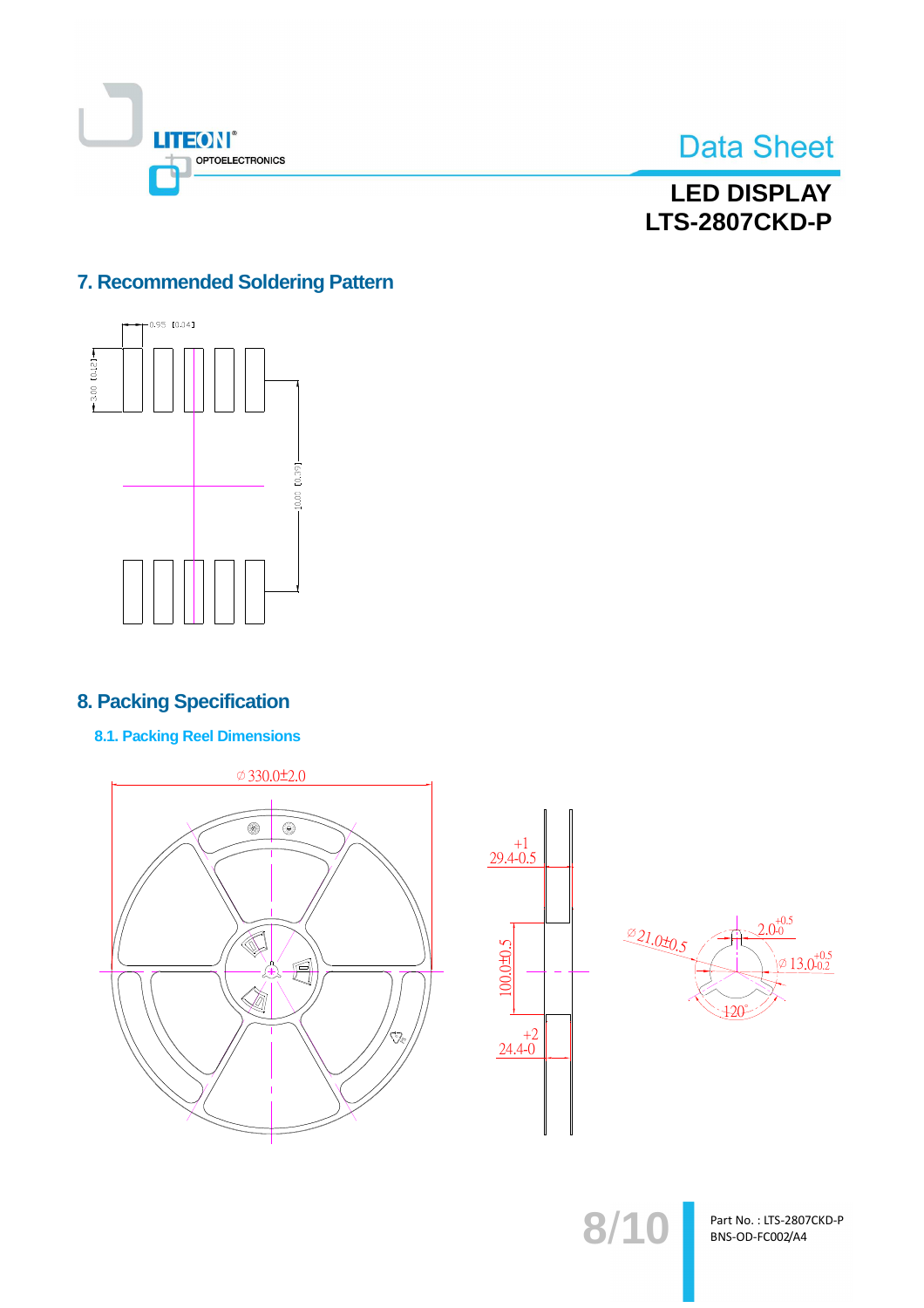

## **LED DISPLAY LTS-2807CKD-P**

#### **8.2. Packing Carrier Dimensions**







- 1. 10 sprocket hole pitch cumulative tolerance  $\pm 0.20$ .
- 2. Carrier camber is within 1 mm in 250 mm.
- 3. Material: Black Conductive Polystyrene Alloy.
- 4. All dimensions meet EIA-481-D requirements.
- 5. Thickness: 0.30±0.05mm.
- 6. Packing length per  $22$ " reel: 56.5 Meters.(1:3)
- 7. Component load per 13" reel : 1000 pcs.
- 8. Minimum packing quantity is 250 pcs for remainders

#### 8.3. Trailer part / Leader part